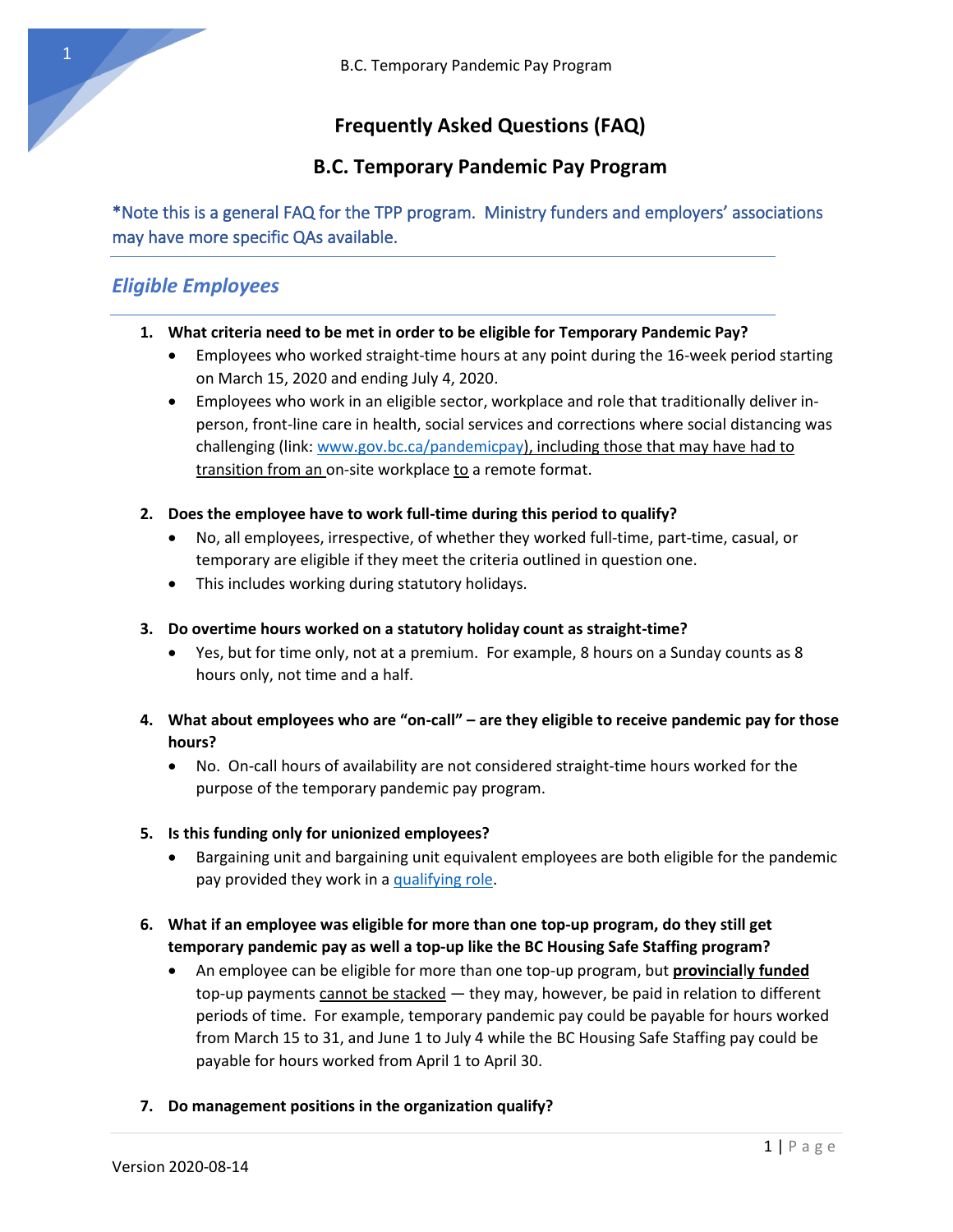- No, management and executive positions within the organization are not eligible for the temporary pandemic pay.
- **8. Are programs that transitioned primarily to virtual or remote service delivery models eligible for pandemic pay?**
	- Yes, front-line employees are eligible for pandemic pay irrespective if they were working remotely or on-site at their usual workplace.

#### **9. Are contracted service providers eligible?**

- Yes, non-management employees of contracted providers who deliver direct services or related support services are eligible for the pandemic pay.
- Fee-for-service providers or their direct employees are not eligible, for example, medical office staff paid by physicians.

### **10. Are subcontractors' staff eligible for TPP?**

- Yes, if they meet the eligibility criteria and are not considered "fee-for-service" providers.
- Subcontractors that deliver a full range of services are eligible.
- Lead contractors will be responsible for collecting and submitting details on eligible employees and hours on behalf of their approved subcontractors.

#### **11. Are employees funded from different sources still eligible?**

- Yes, however, only to the extent of the provincial funding percentage. For example, if an employee is funded 50% from provincial funding and 50% from other sources (e.g. federal or municipal funding, etc.) an employee will be eligible to claim only 50% of the provincially funded hours.
- For care facilities that receive different sources, the pandemic pay will be proportionate to the funding the employer receives from the provincial government. Co-payments made by residents of provincially funded beds will be considered provincial government funding for the purposes of calculating Pandemic Pay funding for the \$4 per hour benefit.

### **12. What about private sector businesses, are they eligible? Are there any special circumstances where they would be eligible?**

• No. Private sector businesses, privately funded facilities or medical offices are not eligible.

#### **13. How was the eligibility for this program determined?**

• Temporary pandemic pay is a cost-shared program with the federal government with a finite amount of funding available. The eligibility criteria were determined based on an assessment of provincially funded services that are listed at [www.gov.bc.ca/pandemicpay](http://www.gov.bc.ca/pandemicpay)  Within the available federal funding, B.C. did seek to extend eligibility to the most employees possible in the health, corrections and social services sectors.

#### **14. Why aren't childcare employees eligible for the TPP program funding?**

• B.C. government recognizes that not all employees who have been working during this time will be eligible for this temporary pay, however, given the limited funding of this cost-shared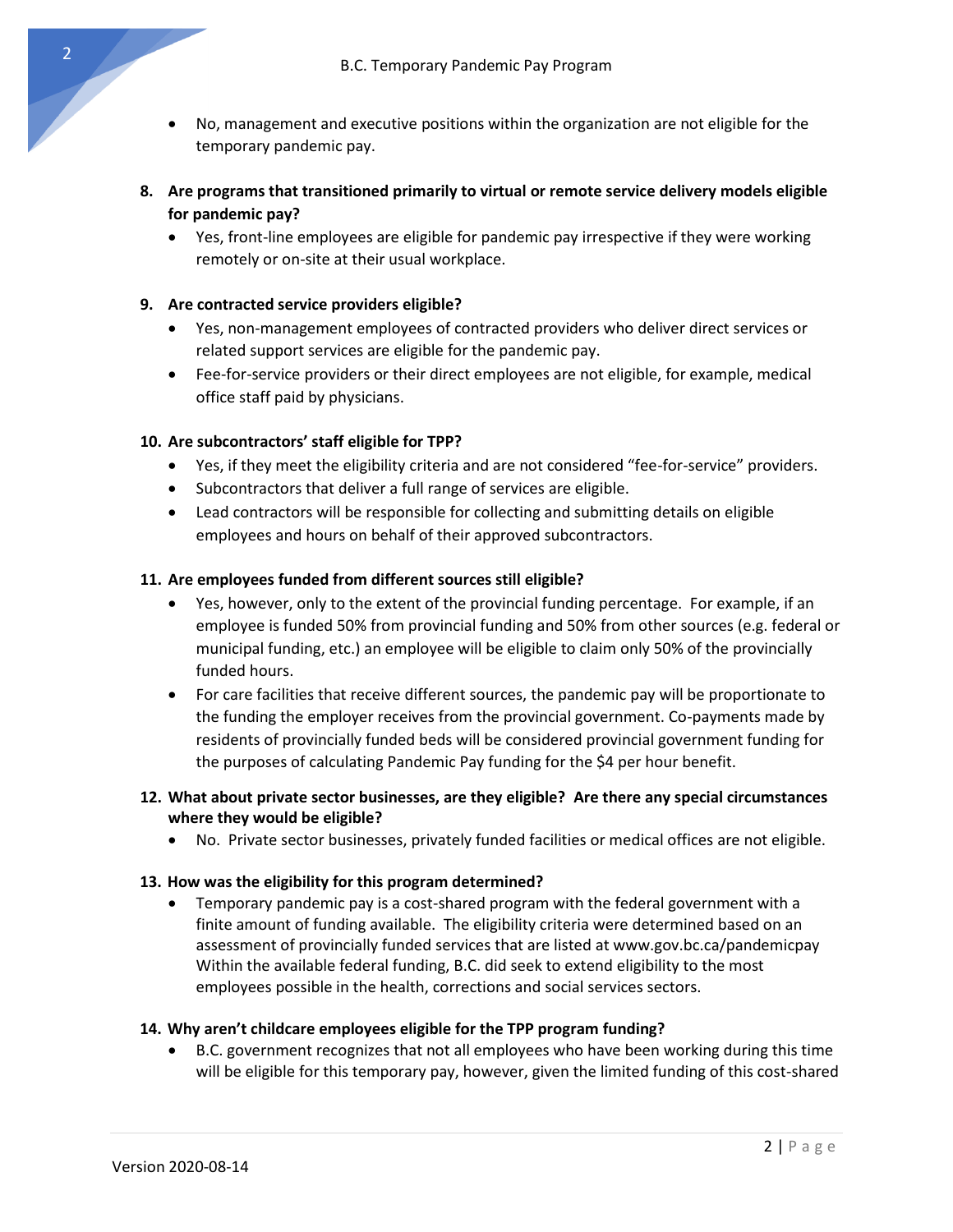federal program, efforts have been made to maximize the benefit for the most employees possible.

- On June 16, 2020, the province announced that the Temporary Emergency Funding Program (TEF) for licensed childcare centres is being extended until August 31, 2020. To ensure all licensed providers continue to be supported, TEF will be available for both open and closed centres.
- Since April 2020, the Province has invested more than \$151 million to support over 4,500 childcare centres. As B.C. continues to open its doors, there will be an even greater need for childcare to help parents get back to work and help restart of B.C.'s economy. To ensure all licensed childcare providers can return to regular operations in the future, Government has been providing TEF to:
	- o Help open facilities to remain operational even with reduced enrolments, and
	- $\circ$  assist temporarily closed facilities to cover costs like rent, mortgage or lease payments.

### **15. Why aren't home share providers eligible for the TPP program funding?**

- We appreciate the dedication and hard work of home sharing providers during this challenging time.
- Government is currently providing \$35.6M in temporary emergency funding to support CLBC funded residential services including home sharing service providers. All home sharing providers who have been impacted by the pandemic are eligible to receive this support.
- Home sharing providers who have had to self isolate, or who have had their community or CLBC funded supports disrupted can receive this help. A significant portion of the \$35.6M in emergency supports is being distributed to contracted home sharing providers that have taken on additional responsibility during this time.

## *Eligible Time*

- **16. An employee has resigned or retired (left) the organization during the 16-week period March 15 to July 4, 2020. Is the service provider/agency/employer still required to pay the employee the pandemic pay?**
	- Yes, on pro-rated basis. The pandemic pay only applies to straight-time hours worked during that period. Service providers/agencies/employers must make best efforts to provide the funds to the former employee and if they are not able to do so, they must return those funds to the Ministry of Finance.

#### **17. What about employees hired after March 15, 2020?**

- These employees can still receive pandemic pay for the straight-time hours worked during the applicable time period if they meet all other eligibility criteria.
- **18. Is the time spent on COVID-19 leave or required isolation due to possible COVID-19 exposure eligible for the pandemic pay?**
	- No, any kind of leave (e.g. sick leave, parental leave, vacation, short/long-term disability etc.) including one caused by COVID-19 is not eligible for the pandemic pay.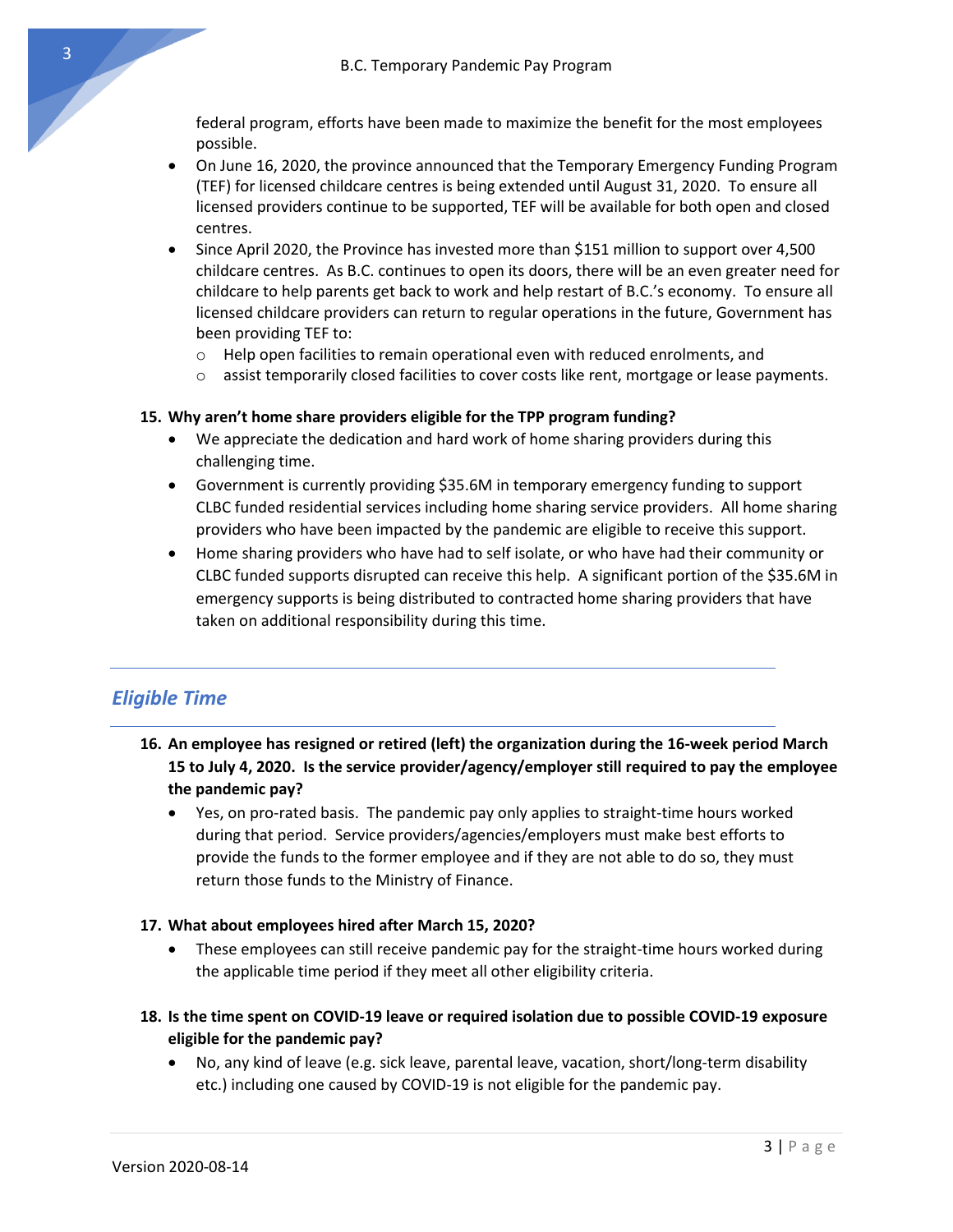#### **19. Does eligible time include the time spent on training?**

- Training may qualify if it is directly related to front-line work (i.e., on the job shadowing).
- Online and off-site training does not qualify.

## *Eligible Job Classifications*

#### **20. Where can I find the eligible roles?**

• Eligible sectors, workplaces and roles are listed at [www.gov.bc.ca/pandemicpay.](http://www.gov.bc.ca/pandemicpay)

## *Temporary Pandemic Pay and Processing*

### **21. How will service providers/agencies/employers receive the pandemic pay funding?**

• Once the claim form has been validated, the Ministry of Finance will issue the funding to the service provider/agency/employer who will then be responsible for distributing it to each of their eligible employees as a lump sum on a regular paycheque.

### **22. How will the pandemic pay be paid out to employees?**

- Eligible front-line workers can expect to receive a lump-sum payment equivalent to about \$4 per hour for straight-time hours worked anytime over a 16-week period, starting on March 15, 2020 on regular paycheque from their employer.
- For example:  $$140$  per week =  $$4 \times 35$  hours or  $$2,240$  for 16 weeks

#### **23. How will employee issues about eligibility and payment be resolved?**

• Service providers/agencies/employers will be responsible for resolving any issues about the pandemic pay, such as the amount paid or hours worked towards the pay. There is no dispute resolution body beyond the employee's direct employer.

#### **24. Is the pandemic pay taxable?**

• Yes, the pandemic pay is taxable.

### **25. How does the pandemic pay affect base salary, deductions, pension and benefits or MERCs (Mandatory Employment Related Costs)?**

- It is not part of base salary and does not impact the benefits that employees are otherwise entitled to receive from their employer.
- Pandemic pay is taxable and subject to the payroll deductions that would otherwise to additional lump-sum compensation (Income Tax, Canada Pension Plan and Employment Insurance).
- If the employer participates in the Municipal Pension Plan or the Public Service Pension Plan, the lump-sum payment does not impact pension contributions. If the employer participates in other pension plans, please consult your plan provider.
- As the lump-sump pandemic payments are distributed through an employer's payroll, the payments may result in incremental tax or premium cost to the employers. At this time,